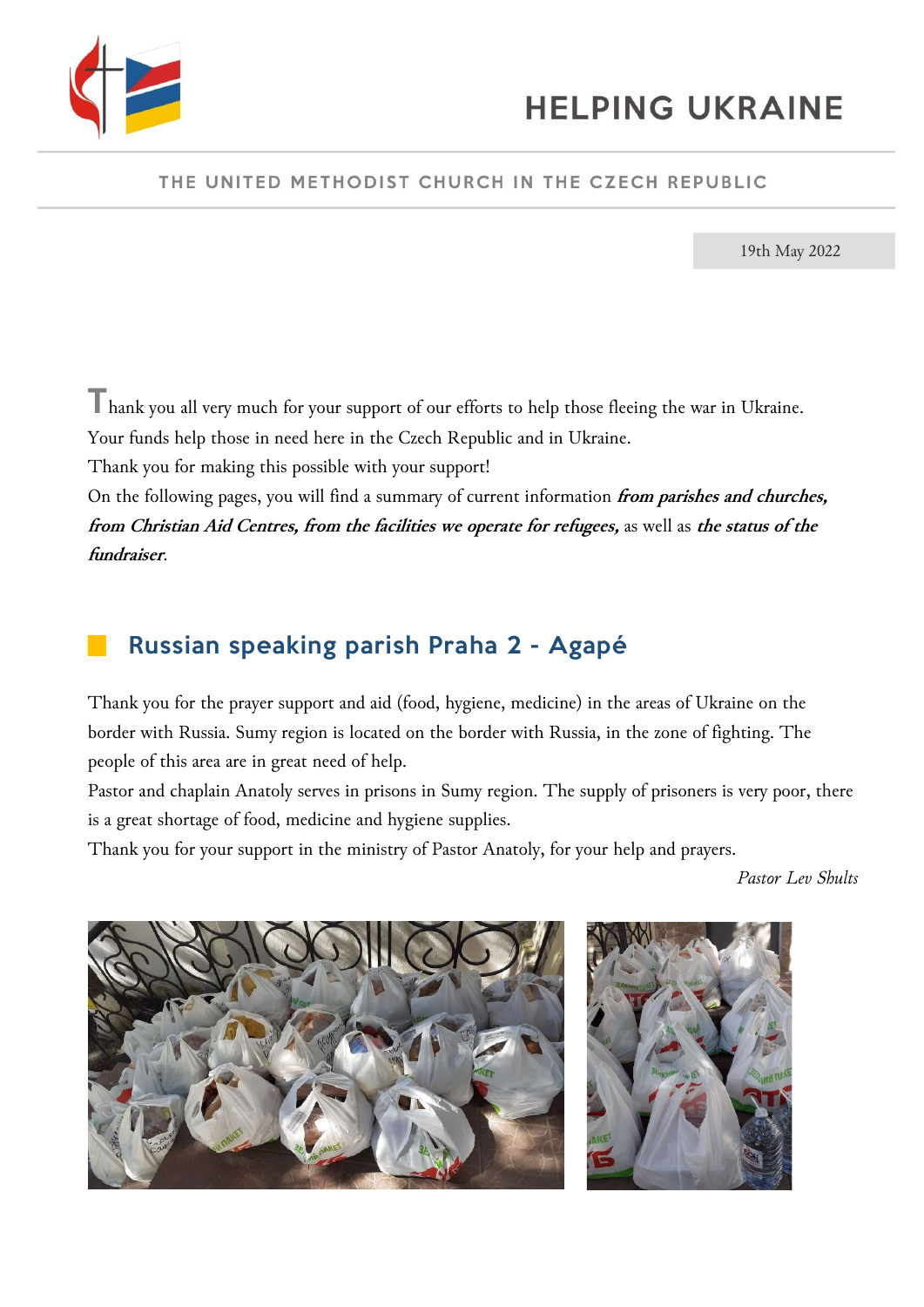*The funeral of 26-year-old relative of Pastor Anatoly from the town of Suma, who died in the war with Russia.*



*The place where relatives of Pastor Lev Shults lived - after the explosions (Kiev region, near Chernobyl)*



## Diakonia UMC

#### Dear regular newsletter readers,

I'm going to start today's post a little unconventionally. I feel the need to go back in time, specifically to the date 24 February 2022, which is already inevitably linked to the invasion of the autonomous state of Ukraine by the Russian Federation. The time since the beginning of the invasion has already advanced and, unfortunately, the predictions of social discontent are slowly but surely beginning to come true. Yes, it is sad, but unfortunately this is the case. There are many among us people throughout the Czech Republic who are beginning to seek out disinformation which they then believe. I will pick out some examples at random:

"The state does not care about our people, but only about people from Ukraine."

"How is it possible that some refugees from Ukraine are richer than us - what kind of refugees are they?"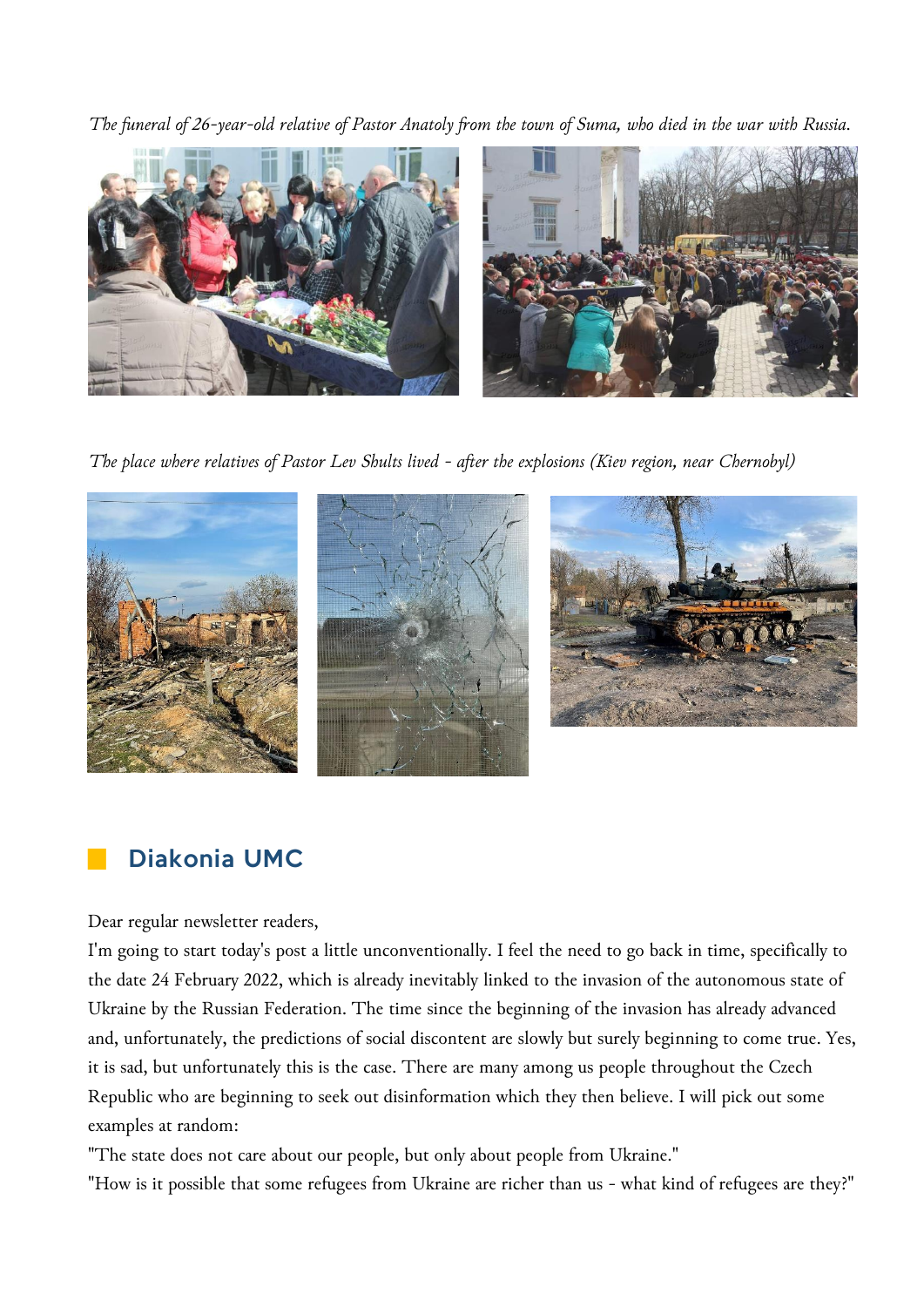And the "best" at the end: "The war in Ukraine was provoked by the West!"

Social discontent is also growing based on myths that are slowly but surely starting to spread, especially on social media. They usually start with these words: "A friend of mine has a friend and she saw how the refugees behaved..."

I do not want to pass any judgement on people who believe misinformation and half-truths. My understanding is that these people have their own problems, and if they were to admit the reality, it might be a very unpleasant experience for them. Because sometimes seeing the truth is a painful process. I ask myself the question, what to do about it? Is it even possible to fight it and is it worth it? Yes, it does! One must hold on to the truth and remind oneself of the truth. I am guided by three main facts that have resounded in me since the beginning of the war and help me to stay with my original decision and attitude.

1) There is a war in Ukraine that was created by the invasion of the Russian Federation into the territory of a free state.

2) It is a cruel war where abuse, mistreatment and murder of ordinary citizens, including children, is taking place.

3) The people of Ukraine are naturally fleeing the war to save the life they have a right to. They are not fleeing to our or other territories to improve their social or economic status.

I am very glad that our centres are functioning. The people here are safe and have all the basics for a pretty good life. But otherwise they are still the ones who are in a mess. Even though they have a place to live, they are constantly dealing with internal insecurity, anxiety and fear. Maybe they don't show it so much yet, because it's their only defense.

I see this war crisis as an opportunity. An opportunity to realise the value of human life and an opportunity to help those who need it most at this moment.

I promised at the District Conference that after May 9, 2022, I will comment on whether our Veselka and Poušť recreation centers will be open for recreation over the summer after all. However, due to the ongoing war and the fact that we are registered in the Regional Office system in which we undertake the offer of asylum, this is unfortunately not possible this year.

Thank you for your support and understanding.

*Karel Nyerges, director of Diakonia UMC*

### ▉ Jihlava

A new Humanitarian Aid Centre is being prepared in Jihlava, and it is definitely a step in the right direction that it will not only be for people from Ukraine but also for single-parent families from the Jihlava region. Hopefully, this will alleviate the unnecessary tensions that sometimes arise. We are trying to support the centre with appeals for volunteers and donations of goods, clothes and food.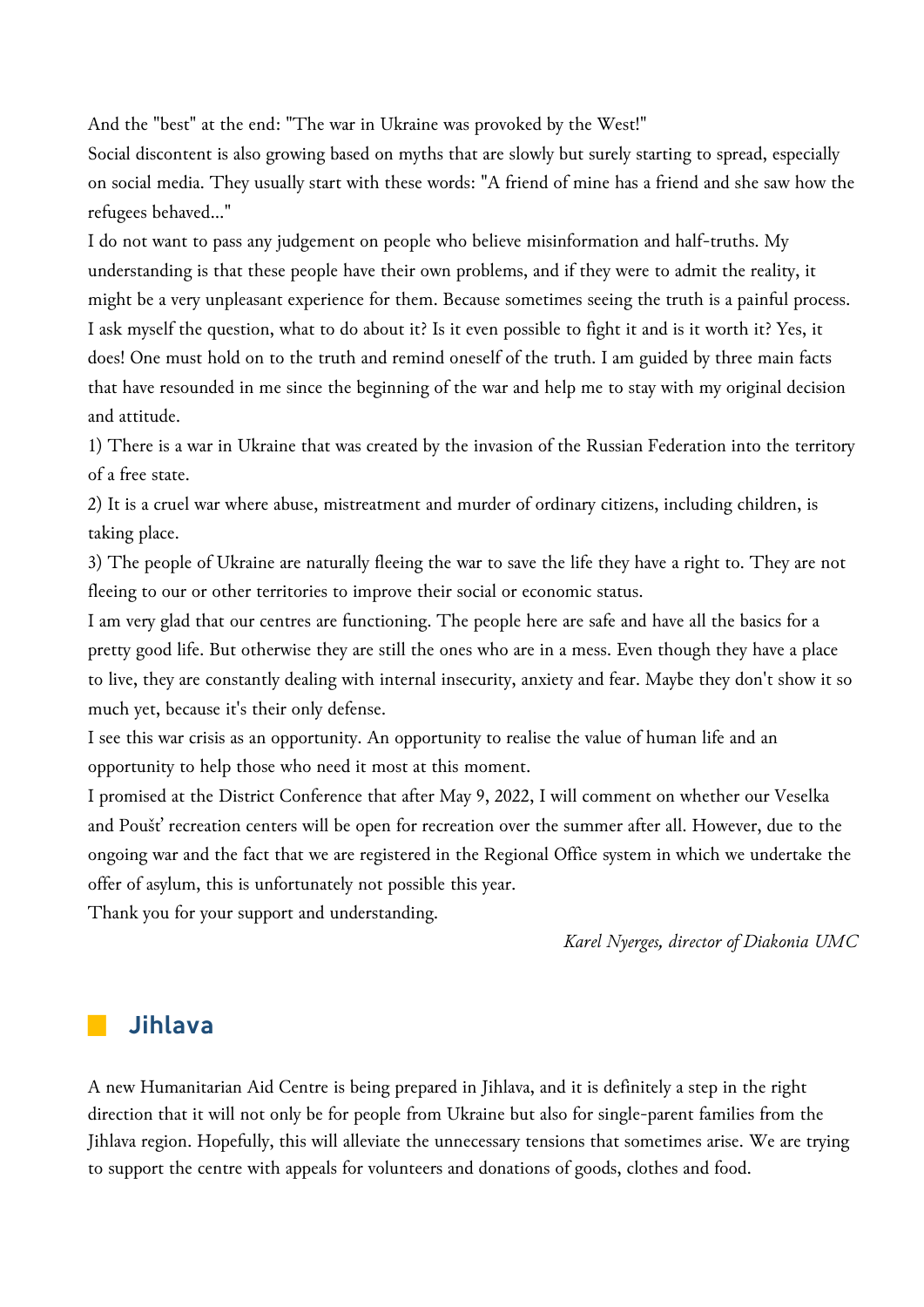Volunteers from our church are now helping there with the cleaning.

Sasha, our coordinator, has been working on accommodation for a family from Kharkiv, who had



nothing left at home in Ukraine; they survived in the basement, but their whole house burned down. We are still looking for accommodation and work for other Ukrainian mothers, both of which are very hard to find now. We continue to welcome bicycles and various vehicles for the children; they enjoy them, and sometimes there are touching stories attached to the passing on. For example, one elderly couple, in addition to a bicycle, also donated an envelope with money to buy a helmet.

Two Ukrainian boys took part in the Ringoturnay with our Royal Rangers group. The younger one took away a great experience: he won the competition in the accompanying programme and his result was the best in the whole 23 years of the tournament.

*Libuše Hajčiarová, according to the coordinator Alexandra Grace* 

### **Jablonné**

The number of residents has been reduced by one woman who is employed in Liberec and has found accommodation there.

Now we have 12 people accommodated. Of these, one teenager works full time and two women work occasionally at a hotel in Jablonné. With childcare, full-time work is unrealistic for them. The other three women still cannot find jobs. All the children attend school or kindergarten.

The whole group is in some tension at the moment because they are from Mykolaiv, where there is now fighting and sometimes they have no thought of making a life in the Czech Republic. They are worried about their loved ones; they are brave, but they also cry sometimes.

*Pastor Zdeněk Brož*

### How we handle funds in the transparent account

### and donations from abroad:

• Priorities for the use of resources respond to a changing and evolving situation. Given the difficulty of forecasting, the strategy is refined at regular intervals with particular regard to the effectiveness and sustainability of our aid - also in view of the commitment we have made to the specific people in our facilities and the trust they have placed in us.